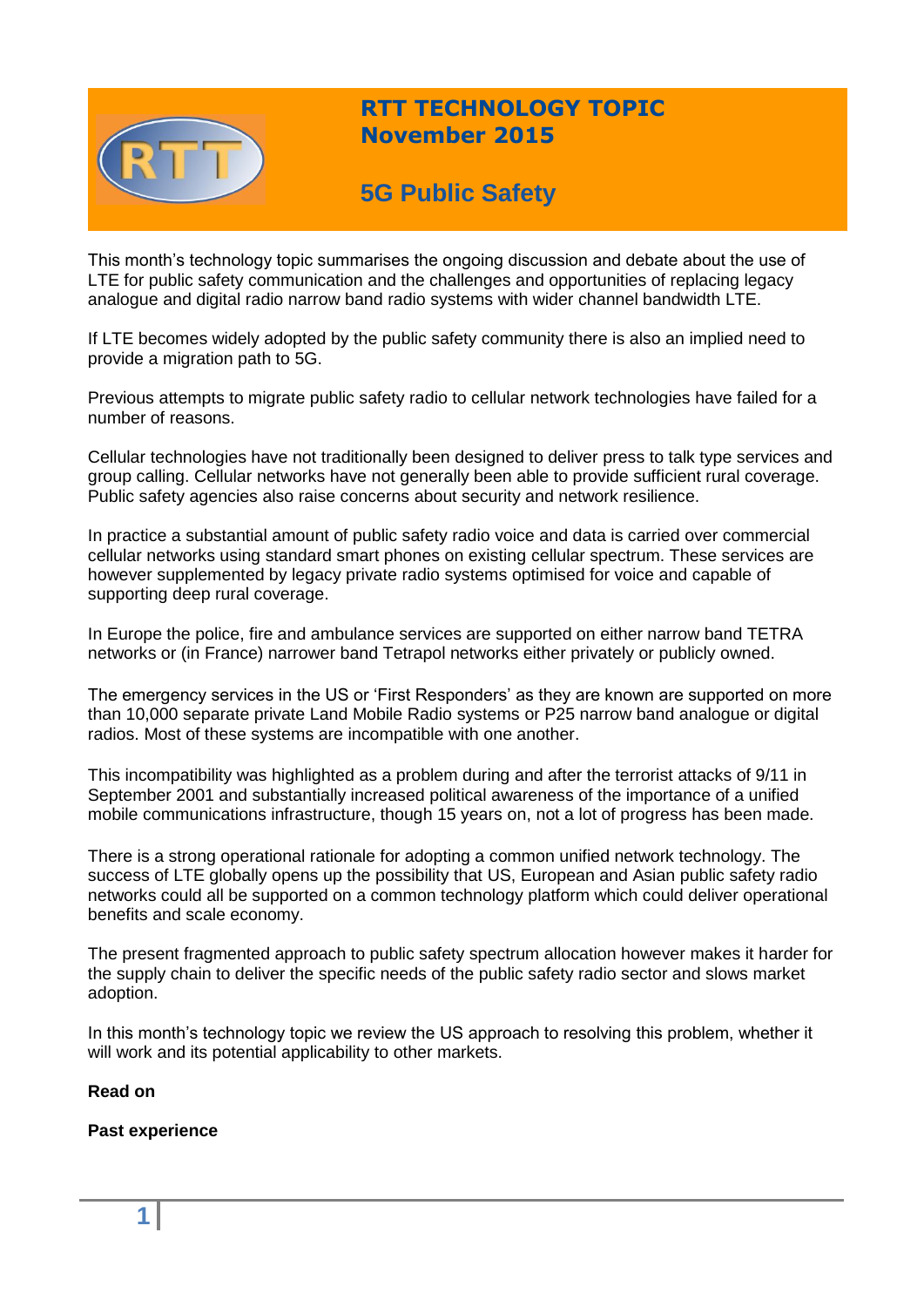The problem with allocating spectrum for public safety radio is that you have to get different agencies to agree to what they want or think they want and then find enough money to build and operate the network.

As part of the 2007 US 700 MHz auction process it was proposed that a public private partnership would take on the task of building a nationwide interoperable public safety network based on a 5+5 MHz block of spectrum (763-768 and 793 to 798 MHz) with an adjacent 5+5 MHz D block allocation (758-763 and 788-793 MHz) for commercial auction with the winning bidder required to develop a shared wireless broadband network.

The auction was held in early 2008 and failed to produce a viable bid. In May 2010 the Commission adopted a waiver order granting 21 public safety jurisdictions to 'pursue early deployment of state wide or regional public safety broadband networks'. An additional Waiver order determined that these networks should adopt 3GPP Release 8 (LTE) or higher as a common technology platform.

This signalled a reverse from a previous policy of awarding spectrum on a 'technology neutral basis.' On February 22, 2012 the US Congress enabled the Middle Class Tax Relief and Job Recovery Act which allocated D Block spectrum as a 5 by 5 MHz pass band within Band 14.<sup>1</sup>

The legislation directed the Federal Communications Commission to use the spectrum for a public safety nationwide broadband network to be run by a newly created entity known as the First Responder Network Authority (FirstNet).

The commercial challenge was to produce some money to build the network. The 2012 Spectrum Act determined that \$7 billion should be allocated to FirstNet to fund network construction. This was to be raised from the auction of H Block of paired spectrum at 1915 to 1920 MHz and 1995 to 2000 MHz, the AWS 3 auction and the 600 MHz incentive auction.

This proved remarkably easy to achieve with \$1.5 billion dollars raised from the H Block auction from Dish Networks who are pairing the spectrum with their AWS4 holdings at 2000 to 2020 MHz and 2180 to 2200 MHz and their unpaired lower 700 MHz E block spectrum (for LTE Broadcast). This was followed by the \$44 billion raised from the AWS3 auction.

So the money is there but defining how the 60,000 public safety agencies are going to use the FirstNet network is going to take longer with a 46 step process defined for each of the 50 states and six territories involved including Puerto Rico, Guam and the Virgin Islands

The underlying economic rationale is that public safety agencies can re-use base station and user device LTE hardware but this is dependent on getting supply chain support for equipment which is similar but probably not similar enough to standard cellular operator LTE network and user hardware.

## **Present spectrum issues**

An RFP this month from FirstNet for Band 14 LTE user devices highlights the problem. It seems obvious to add Band 14 to an iPhone or Samsung Galaxy but incrementally adding a band either needs a new switch and filter path or a wider pass band that brings together the reverse duplex Band 13 (Verizon) and Band 14 LTE channels. While this is possible there will be a performance and cost impact on Verizon LTE handsets which although marginal will still be material.

 $\overline{a}$ 

<sup>1</sup> https://www.fcc.gov/encyclopedia/700-mhz-spectrum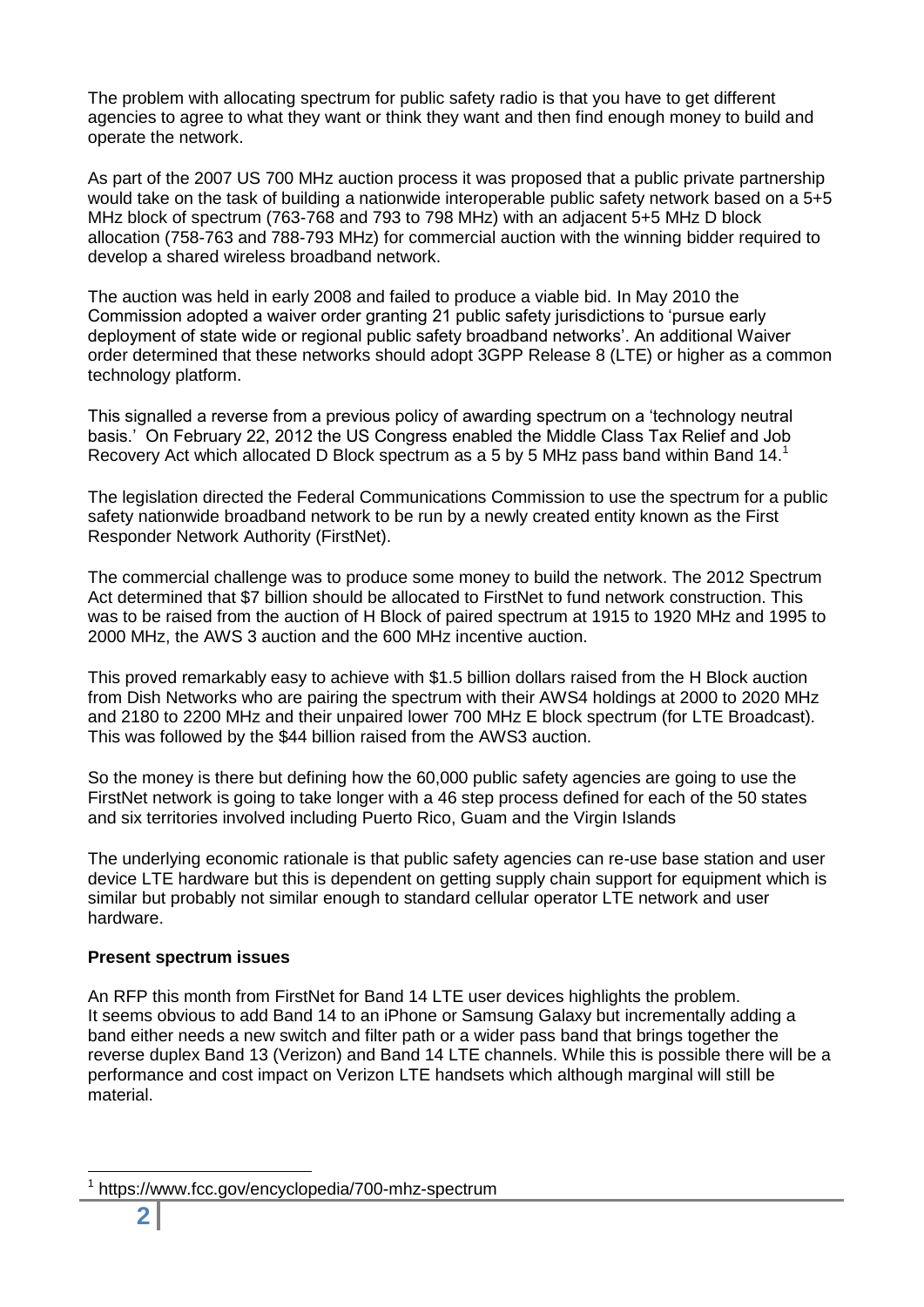There therefore has to be some commercial motivation for Verizon and the supply chain to deliver Band 13 compatible Band 14 LTE user devices.

Verizon could become the 'fall back' network for US public safety agencies and are regarded by some analysts as a natural carrier partner for FirstNet but AT & T would probably regard this as anti-competitive.

| Band 12   |           | Band 13        |           | Band 14        |                   | Band 17  |           |  |
|-----------|-----------|----------------|-----------|----------------|-------------------|----------|-----------|--|
|           |           | (Verizon)      |           |                |                   | AT and T |           |  |
| Block (a) |           |                | Block (c) |                | Public safety(ps) |          | Block (b) |  |
|           |           | Reverse duplex |           | Reverse duplex |                   |          |           |  |
| Mob       | Mob       | Mob            | Mob       | Mob            | Mob               | Mob      | Mob       |  |
| <b>TX</b> | <b>RX</b> | ТX             | <b>RX</b> | ТX             | <b>RX</b>         | TX       | <b>RX</b> |  |
| 699       | 729       | 777            | 746       | 788            | 758               | 704      | 734       |  |
| 716       | 746       | 787            | 756       | 798            | 768               | 716      | 756       |  |

|  | Table 1 US 700 MHz LTE Bands including Band 14 Public Safety |  |  |
|--|--------------------------------------------------------------|--|--|
|--|--------------------------------------------------------------|--|--|

The vendor supply chain will therefore be expected to support Band 13, 14 and 17. US Cellular also would like all US LTE user devices to support Band 12 immediately adjacent to high power broadcast TV. Band 17is effectively a sub band of Band 12.

Add these requirements together and a relatively straight forward well behaved low cost RF front end has become a relatively complex badly behaved expensive RF front end.

This is compounded by the differences between the US 700 MHz band plan and the APT 700 Band 28 allocation in Asia (and assumed European implementation).

#### **Table 2 APT 700 Band 28 Band plan**

| <b>Band</b> | Name    |     | Uplink | <b>Downlink</b> |     | Bandwidth | Duplex    | Guard |
|-------------|---------|-----|--------|-----------------|-----|-----------|-----------|-------|
|             |         |     |        |                 |     |           | spacing l | band  |
| 28          | 700 APT | 703 | 748    | 758             | 803 | $45 + 45$ | 55        | 10    |

Back in the US, Sprint would also argue that if public safety user devices are supporting Band 14 in the 700 MHz band they should also support Band 26 in the 800 MHz band

#### **Table 2 US 800 MHz LTE Bands including Band 26**

| Band 26 LTE Extended 850 band 850+ |        | Band 27 E SMR |        |  |
|------------------------------------|--------|---------------|--------|--|
| Mob TX                             | Mob RX | Mob TX        | Mob RX |  |
| 814                                | 859    | 807           | 852    |  |
| 849                                | 894    | 824           | 869    |  |
| Band 5                             |        |               |        |  |
| 824                                | 869    |               |        |  |
| 849                                | 894    |               |        |  |

This would provide a migration path for business radio users on the legacy Nextel iDEN E-SMR (Extended Specialist Mobile Radio) network based on the now renamed Band 27 with a potential combined (Band 26 + Band 27) mobile TX pass band of 807 to 849 MHz paired with a receive band from 852 MHz to 894 MHz. However this would require the standard 850 (25+25 MHz) pass band to be extended to 42+42 MHz, well beyond the efficient limits of a single acoustic duplex filter.

Again it could be argued that the cost and performance impact of this would be marginal but marginal enough to matter to incumbent operators in Band 5.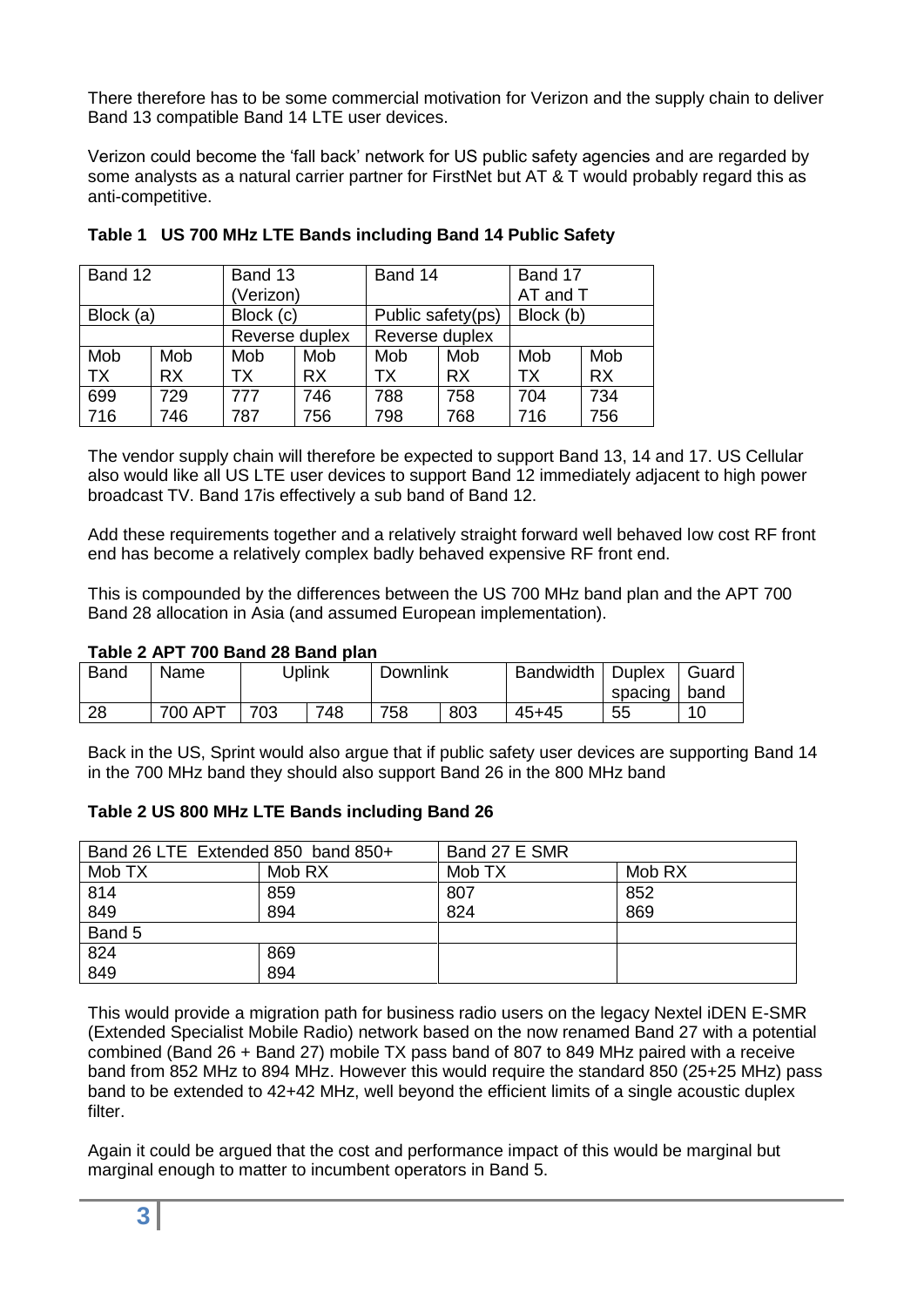The Sprint offering would presumably be aggregated with their mid band FDD and high band TDD LTE offering.

| Low Band |                   | Mid Band  |                | High Band  |                |
|----------|-------------------|-----------|----------------|------------|----------------|
| Band 5   | Band 26           | Band 2    | Band 25        | Band 7 FDD | Band 41        |
|          |                   |           |                |            | TDD            |
| 824-849  | 814-849           | 1850-1910 | 1850-1915      | 2500-2570  | 2496-2690      |
| 869-894  | 859-894           | 1930-1990 | 1930-1995      | 2620-2690  |                |
|          | Sprint 5MHz       |           | Sprint 5 MHz   |            | Sprint 20      |
|          | FDD LTE           |           | <b>FDD LTE</b> |            | <b>MHz</b>     |
|          | Е-                |           |                |            | <b>TDD LTE</b> |
|          | <b>SMR/Nextel</b> |           |                |            | Channel plan   |
|          |                   |           |                |            | varies by US   |
|          |                   |           |                |            | region.        |
|          | 814-824           |           | 1910-1915      | Band 38    |                |
|          |                   |           |                | <b>TDD</b> |                |
|          | 859-869           |           | 1990-1995      | 2570-2620  |                |

## **Table 3 Sprint Tri Band LTE**

Tethering Band 14 to another LTE band or multiple bands superficially makes technical sense but every operator will have a different technology and band combination which will make it hard to translate public safety and E-SMR functionality across similar but different physical networks.

## **Performance issues**

It is therefore debatable as to whether these wider pass bands including 45+45 MHz Band 28 in Asia and or aggregated multi band LTE offerings are going to deliver what public safety agencies are going to need over the next 15 years.

Existing public radio systems are typically narrow band 6.25 KHz, 10 KHz, 12.5 or 25 KHz channel spaced systems within pass bands of typically 3 to 5 MHz. Evolved variants of existing systems such as Release 2 TETRA in Europe also known as TEDS (TETRA enhanced data service) scale to 150 KHz channel spacing but are still relatively narrow band compared to LTE systems where the smallest supported channel is 1.4 MHz with most present systems implemented with 5 MHz or 10 MHz channel spacing with 15 and 20 MHz as additional single channel options.

Release 2 TETRA increases the physical layer range (essentially constrained by ISI) from 58 kilometres to 83 kilometres to facilitate air to ground communication but this also reflects the need from the public safety sector to provide deep rural coverage for voice and data at a level not presently available from LTE networks.

Partly this is due to economics but the commercial challenge of delivering low cost 'long distance' LTE is also partly due to the increased channel bandwidth.

This increases capacity due to the additional multiplexing gain, similar in principal to the trunking gain achieved in trunked radio systems but also increases the noise floor both in the RF front end and the ADC (quantization noise, jitter and compression). Voice is intrinsically narrow band; typically 3 to 5 KHz of bandwidth provides adequate quality and thus can be supported on a low bit rate vocoder on a narrow band channel. It is relatively easy to extract a low bit rate channel from a narrow band carrier. It becomes progressively harder to extract a narrow band channel and the baseband content of that channel from progressively wider channels.

LTE Advanced aggregates 10 or 20 MHz channels to support channel bandwidths of up to 100 MHz with longer term ambitions to increase this in bands below 6 GHz to 200 MHz by 2020.